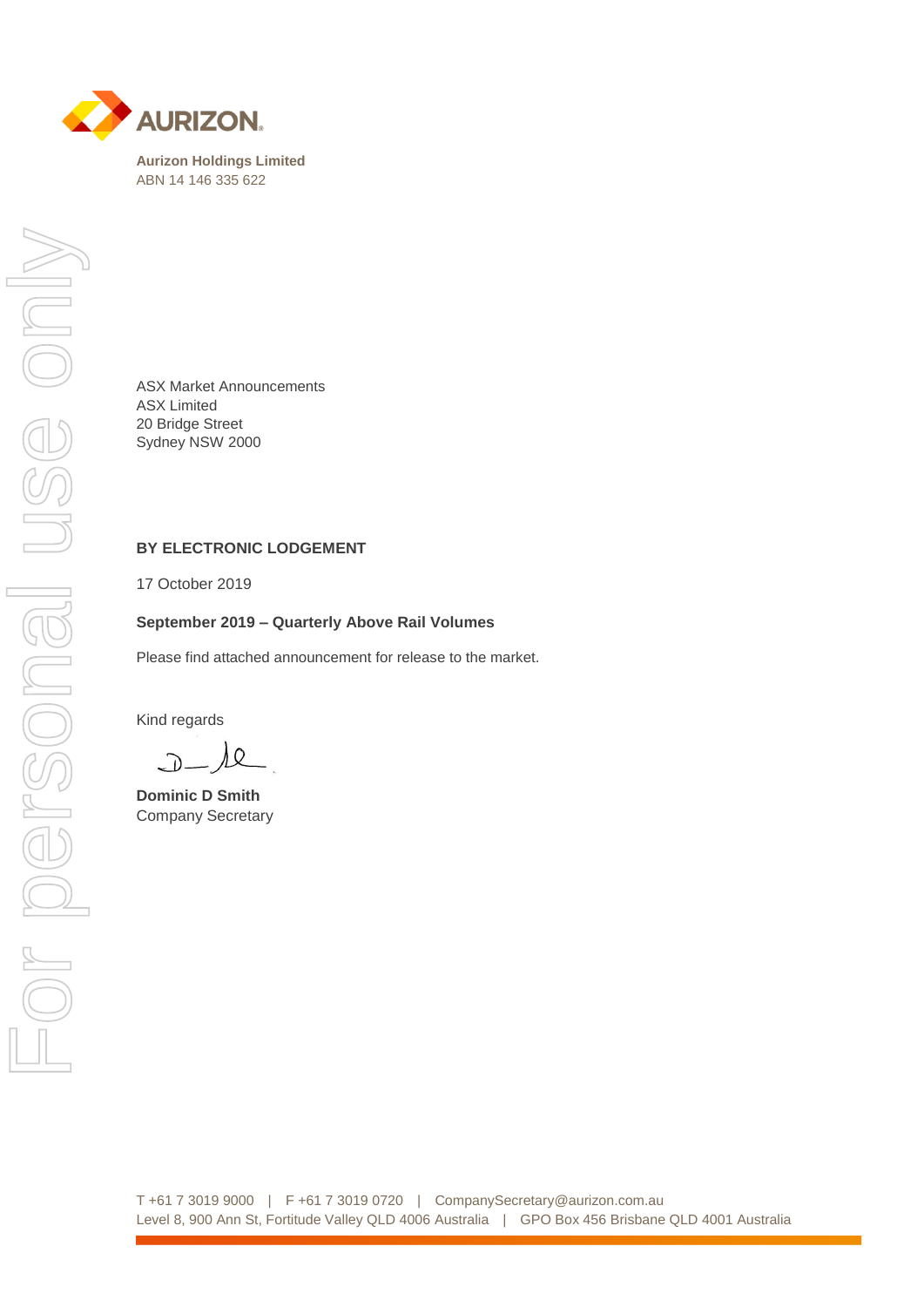# Aurizon Holdings Ltd

Quarterly Above Rail Volumes September Quarter 2019



## **Coal:**

### Central Queensland Coal Network

|                                                                                                                                                                                                                                                                                                   |       |               |               |              |                      |              | <b>Quarter</b>    | <b>Financial YTD</b> |          | <b>YTD</b>        |  |
|---------------------------------------------------------------------------------------------------------------------------------------------------------------------------------------------------------------------------------------------------------------------------------------------------|-------|---------------|---------------|--------------|----------------------|--------------|-------------------|----------------------|----------|-------------------|--|
|                                                                                                                                                                                                                                                                                                   |       |               |               |              |                      |              | <b>Sep -19 vs</b> |                      |          | <b>Sep -19 vs</b> |  |
|                                                                                                                                                                                                                                                                                                   |       | <b>Sep-18</b> | <b>Dec-18</b> |              | Mar-19 Jun-19 Sep-19 |              | Sep - 18 %        | $Sep-19$             | $Sep-18$ | Sep - 18 %        |  |
| Coal volumes (mt)                                                                                                                                                                                                                                                                                 |       |               |               |              |                      |              |                   |                      |          |                   |  |
| <b>CQCN</b>                                                                                                                                                                                                                                                                                       |       | 38.0          | 38.4          | 36.4         | 39.5                 | 36.6         | $-4%$             | 36.6                 | 38.0     | $-4%$             |  |
| NSW & SEQ                                                                                                                                                                                                                                                                                         |       | 14.2<br>52.2  | 15.9          | 15.3<br>51.7 | 16.6<br>56.1         | 16.2<br>52.8 | 14%               | 16.2                 | 14.2     | 14%               |  |
| Coal NTK (bn)                                                                                                                                                                                                                                                                                     | Total |               | 54.3          |              |                      |              | $1\%$             | 52.8                 | 52.2     | $1\%$             |  |
| <b>CQCN</b>                                                                                                                                                                                                                                                                                       |       | 9.7           | 9.5           | 9.1          | 10.0                 | 9.2          | $-5%$             | 9.2                  | 9.7      | $-5%$             |  |
| NSW & SEQ                                                                                                                                                                                                                                                                                         |       | 2.7           | 3.2           | 3.1          | 3.2                  | 3.2          | 19%               | 3.2                  | 2.7      | 19%               |  |
|                                                                                                                                                                                                                                                                                                   | Total | 12.4          | 12.7          | 12.2         | 13.2                 | 12.4         | $0\%$             | 12.4                 | 12.4     | $0\%$             |  |
|                                                                                                                                                                                                                                                                                                   |       |               |               |              |                      |              |                   |                      |          |                   |  |
| <b>Bulk volumes (mt)</b>                                                                                                                                                                                                                                                                          |       | 11.5          | 12.1          | 10.3         | 10.7                 | 11.6         | $1\%$             | 11.6                 | 11.5     | $1\%$             |  |
|                                                                                                                                                                                                                                                                                                   |       |               |               |              |                      |              |                   |                      |          |                   |  |
| <b>Bulk NTK (bn)</b>                                                                                                                                                                                                                                                                              |       | 2.3           | 2.5           | 1.7          | 2.0                  | 2.4          | 4%                | 2.4                  | 2.3      | 4%                |  |
|                                                                                                                                                                                                                                                                                                   |       |               |               |              |                      |              |                   |                      |          |                   |  |
| <b>Total Above Rail Volumes (mt)</b>                                                                                                                                                                                                                                                              |       | 63.7          | 66.4          | 62.0         | 66.8                 | 64.4         | $1\%$             | 64.4                 | 63.7     | $1\%$             |  |
|                                                                                                                                                                                                                                                                                                   |       |               |               |              |                      |              |                   |                      |          |                   |  |
|                                                                                                                                                                                                                                                                                                   |       |               |               |              |                      |              |                   |                      |          |                   |  |
| Total above rail volumes were 1% higher (+0.7mt) than the pcp with increased volumes in both Coal and Bulk.                                                                                                                                                                                       |       |               |               |              |                      |              |                   |                      |          |                   |  |
| Coal volume guidance for FY2020 remains at 220 - 230mt.                                                                                                                                                                                                                                           |       |               |               |              |                      |              |                   |                      |          |                   |  |
|                                                                                                                                                                                                                                                                                                   |       |               |               |              |                      |              |                   |                      |          |                   |  |
| Coal:<br>September quarter 2019 volumes were 1% higher compared to the pcp at 52.8mt (+0.6mt) largely due to higher NSW volumes.                                                                                                                                                                  |       |               |               |              |                      |              |                   |                      |          |                   |  |
|                                                                                                                                                                                                                                                                                                   |       |               |               |              |                      |              |                   |                      |          |                   |  |
| <b>Central Queensland Coal Network</b>                                                                                                                                                                                                                                                            |       |               |               |              |                      |              |                   |                      |          |                   |  |
| September quarter volumes were 4% lower compared to the pcp at 36.6mt (-1.4mt) largely due to lower than expected demand from BMA undertaking<br>major wash plant maintenance and some other customers experiencing production constraints. Volumes are forecast to increase during the remainder |       |               |               |              |                      |              |                   |                      |          |                   |  |
| of the year.                                                                                                                                                                                                                                                                                      |       |               |               |              |                      |              |                   |                      |          |                   |  |
|                                                                                                                                                                                                                                                                                                   |       |               |               |              |                      |              |                   |                      |          |                   |  |
| New South Wales & South East Queensland (NSW & SEQ)                                                                                                                                                                                                                                               |       |               |               |              |                      |              |                   |                      |          |                   |  |
| September quarter 2019 volumes were 14% higher compared to the pcp at 16.2mt (+2.0mt) largely due to the commencement of railings for MACH<br>Energy.                                                                                                                                             |       |               |               |              |                      |              |                   |                      |          |                   |  |
|                                                                                                                                                                                                                                                                                                   |       |               |               |              |                      |              |                   |                      |          |                   |  |
| NTKs were flat against the pcp despite the volume increase due to the shorter hauls in NSW.                                                                                                                                                                                                       |       |               |               |              |                      |              |                   |                      |          |                   |  |
| Bulk:                                                                                                                                                                                                                                                                                             |       |               |               |              |                      |              |                   |                      |          |                   |  |
|                                                                                                                                                                                                                                                                                                   |       |               |               |              |                      |              |                   |                      |          |                   |  |
| Bulk includes Iron Ore, Bulk East and Bulk West operations.                                                                                                                                                                                                                                       |       |               |               |              |                      |              |                   |                      |          |                   |  |
| September quarter 2019 volumes were 1% higher compared to the pcp at 11.6mt (+0.1mt) largely driven by stronger demand in Bulk West, offset in                                                                                                                                                    |       |               |               |              |                      |              |                   |                      |          |                   |  |
| part by lower iron ore volumes with the cessation of the Mt Gibson contract (Aurizon continues to rail spot tonnes for Mt Gibson).                                                                                                                                                                |       |               |               |              |                      |              |                   |                      |          |                   |  |
| Bulk volumes excluding iron ore were 4% higher than the pcp due to higher bauxite and alumina volumes and commencement of the Glencore                                                                                                                                                            |       |               |               |              |                      |              |                   |                      |          |                   |  |
| Freighter.                                                                                                                                                                                                                                                                                        |       |               |               |              |                      |              |                   |                      |          |                   |  |
|                                                                                                                                                                                                                                                                                                   |       |               |               |              |                      |              |                   |                      |          |                   |  |
| Bulk NTK's increased 4% against pcp (against a 1% increase in volumes) due to customer mix with increased volumes from the Glencore Freighter                                                                                                                                                     |       |               |               |              |                      |              |                   |                      |          |                   |  |
|                                                                                                                                                                                                                                                                                                   |       |               |               |              |                      |              |                   |                      |          |                   |  |
|                                                                                                                                                                                                                                                                                                   |       |               |               |              |                      |              |                   |                      |          |                   |  |
|                                                                                                                                                                                                                                                                                                   |       |               |               |              |                      |              |                   |                      |          |                   |  |
|                                                                                                                                                                                                                                                                                                   |       |               |               |              |                      |              |                   |                      |          |                   |  |
|                                                                                                                                                                                                                                                                                                   |       |               |               |              |                      |              |                   |                      |          |                   |  |
|                                                                                                                                                                                                                                                                                                   |       |               |               |              |                      |              |                   |                      |          |                   |  |
|                                                                                                                                                                                                                                                                                                   |       |               |               |              |                      |              |                   |                      |          |                   |  |
|                                                                                                                                                                                                                                                                                                   |       |               |               |              |                      |              |                   |                      |          |                   |  |
|                                                                                                                                                                                                                                                                                                   |       |               |               |              |                      |              |                   |                      |          |                   |  |
|                                                                                                                                                                                                                                                                                                   |       |               |               |              |                      |              |                   |                      |          |                   |  |
|                                                                                                                                                                                                                                                                                                   |       |               |               |              |                      |              |                   |                      |          |                   |  |
|                                                                                                                                                                                                                                                                                                   |       |               |               |              |                      |              |                   |                      |          |                   |  |
|                                                                                                                                                                                                                                                                                                   |       |               |               |              |                      |              |                   |                      |          |                   |  |
|                                                                                                                                                                                                                                                                                                   |       |               |               |              |                      |              |                   |                      |          |                   |  |
|                                                                                                                                                                                                                                                                                                   |       |               |               |              |                      |              |                   |                      |          |                   |  |
|                                                                                                                                                                                                                                                                                                   |       |               |               |              |                      |              |                   |                      |          |                   |  |
|                                                                                                                                                                                                                                                                                                   |       |               |               |              |                      |              |                   |                      |          |                   |  |

#### New South Wales & South East Queensland (NSW & SEQ)

## **Bulk:**